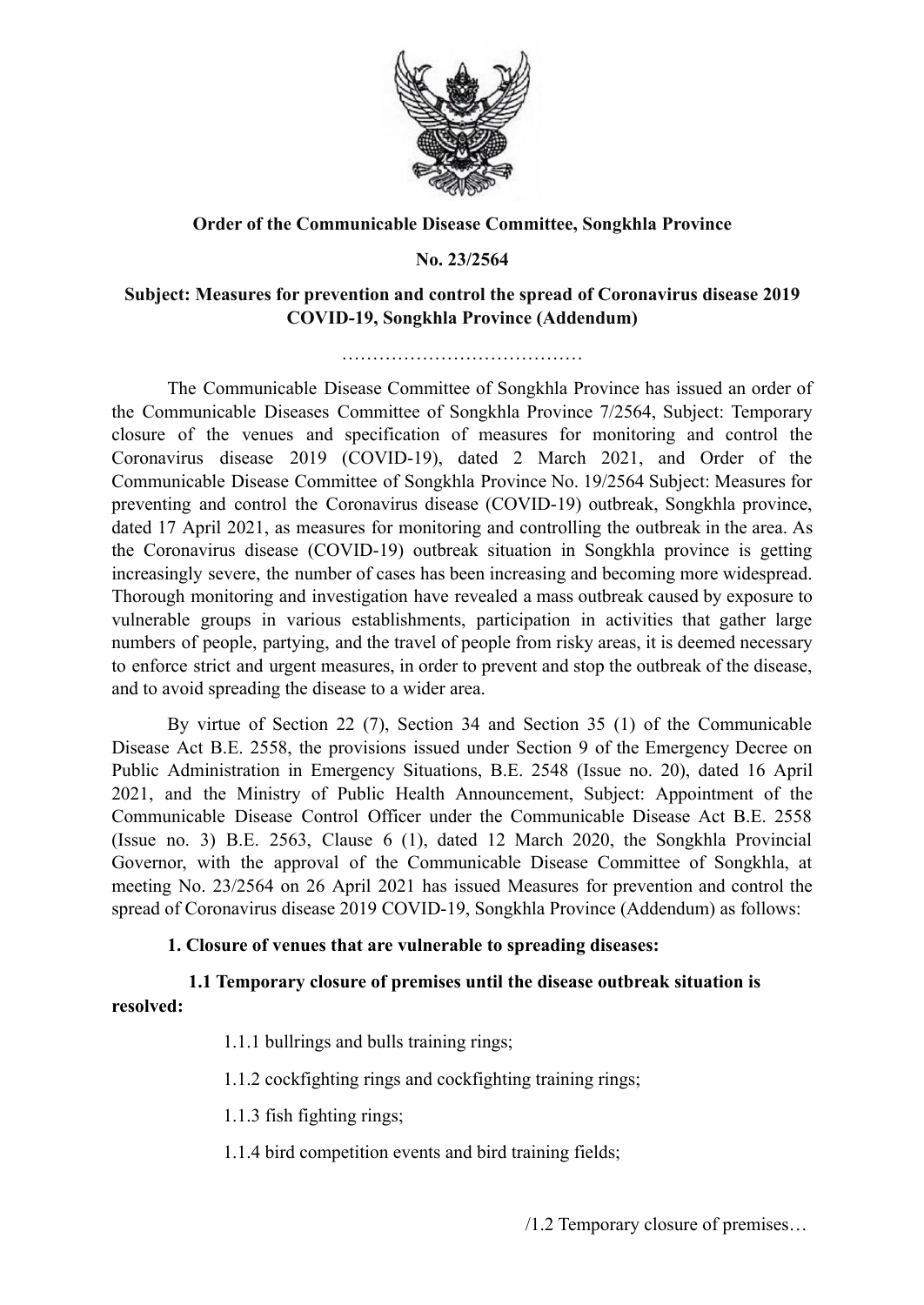## **1.2 Temporary closure of premises for 14 days from 28 April 2021 until 11 May 2021:**

1.2.1 entertainment venues, any establishments providing similar services to those of entertainment venues, entertainment spots, pubs, bars, karaoke shops, establishments for bath services, massage parlors or other similar venues;

1.2.2 gaming centers, Internet cafés;

1.2.3 amusement parks, water parks;

1.2.4 snooker club, billiards halls;

1.2.5 theaters, cinemas, playhouses;

1.2.6 zoo or animal presentation venues;

1.2.7 skateboarding rings, rollerblade arenas, or other similar venues in closed places or open places in a group of play;

1.2.8 bowling alleys or game machine arcades;

1.2.9 public swimming pools, swimming pools in villages or condominiums;

1.2.10 indoor exercise facilities and fitness centers;

1.2.11 exhibition halls, trade fair centers, and convention centers;

1.2.12 museums, national museums, local museums and similar venues; learning centers, science centers for education, science parks, science and cultural centers, historical sites, ancient monuments, and art galleries;

1.2.13 public libraries, community libraries, private libraries;

1.2.14 nurseries (except those operating in hospitals with admission for overnight stay), early childhood development centers, and preschool child development centers;

1.2.15 elderly care centers (except admission for overnight stay);

1.2.16 boxing stadiums, boxing training gyms;

1.2.17 martial arts schools (gyms);

1.2.18 Venues for tattooing or piercing of skin or any parts of the body;

1.2.19 ballroom dance schools or academies;

1.2.20 amulet centers and statue trading markets;

1.2.21 weight-loss centers, aesthetic clinics, beauty parlors, beauty service and cosmetic clinics;

1.2.22 health-related establishments (spas, health massage and beauty massage establishments), Thai traditional massage and foot massage venues;

1.2.23 entertainment venues, public performance or recreation venues;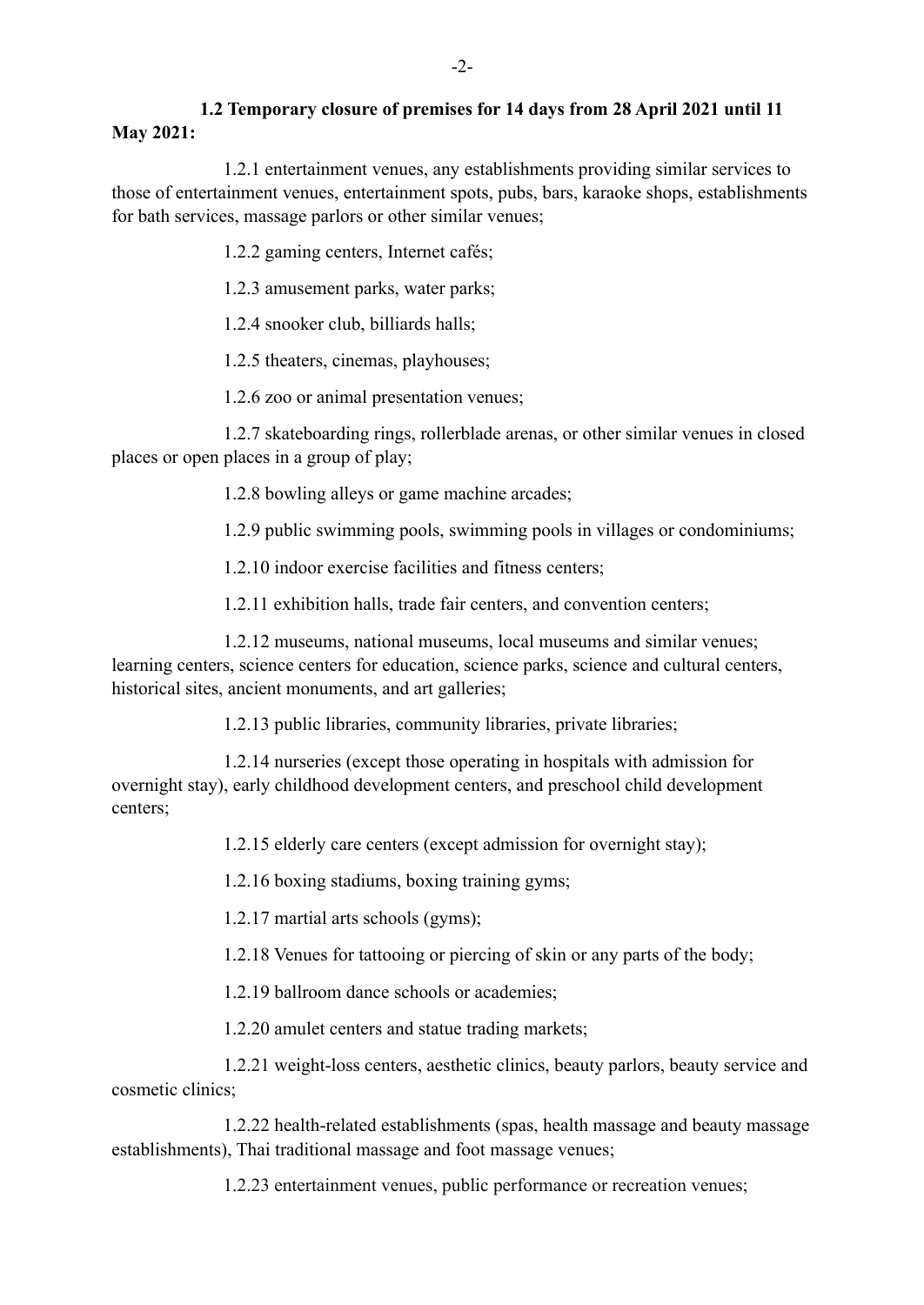1.2.24 beauty salons, hairdressing or barber shops to be opened only for shampooing, hair cutting, layering and hairdressing services; customers are not allowed to wait for service inside the venue; the service providers and service users must wear a regular mask or medical mask during the activity; maximum two customers can be accepted at a time; barber chairs must be at least one meter apart;

1.2.25 playgrounds, playground equipment for children;

1.2.26 public parks, botanic gardens and flower gardens;

1.2.27 all types of indoor and outdoor sports facilities, golf courses, golf driving ranges, swimming pools for sports, or water sports and recreational activities, except the use for independent purposes under the communicable disease law, and use for assisting people, and for organizing activities of government agencies;

1.2.28 walking street venues.

**2. Urgent necessary measures for area control:** venues, businesses or activities, in order to be able to operate under the conditions, time, organization and regulations, need to undertake the following measures:

2.1 Department stores, shopping centers, community malls, or other similar establishments can be open for operation from 11:00 a.m. to 8:00 p.m. with a limited number of customers, while refraining from organizing any sales promotion activities. Services at game machine arcades, play equipment, gaming centers and amusement parks are temporarily prohibited.

2.2 Convenience stores, supermarkets (all located inside and outside the shopping malls, community malls) can be open for operation from 05.00 a.m. - 9.00 p.m.

2.3 Selling food or beverages is allowed until 8:00 p.m. if seating is provided at the venue, and the distance between tables is not less than one meter, with the distance between people eating or drinking at the same table not less than one meter. Queuing to pay for food or drinks needs to be distanced at least one meter from the service area, and the total number of customers cannot exceed the area capacity of 4 square meters per person;

2.4 Consumption of liquor or alcoholic beverages is prohibited at all times in restaurants or liquor stores.

2.5 Night markets and all-night markets can be opened for operations according to their regular time, but must close no later than 9.00 p.m.

#### **3. Organization of social activities**

3.1 It is prohibited to hold parties or any kind of festivals.

3.2 It is prohibited to organize activities with a gathering of more than 20 people. For events with more than 20 people, permission needs to be obtained from the local district, and must provide adequate preventive measures to reduce the risk of infection. Exceptions are made for organizing activities of government agencies such as meetings, government events, and ceremonies, with not more than 50 participants. Organizers of such events shall strictly comply with the relevant disease preventive measures.